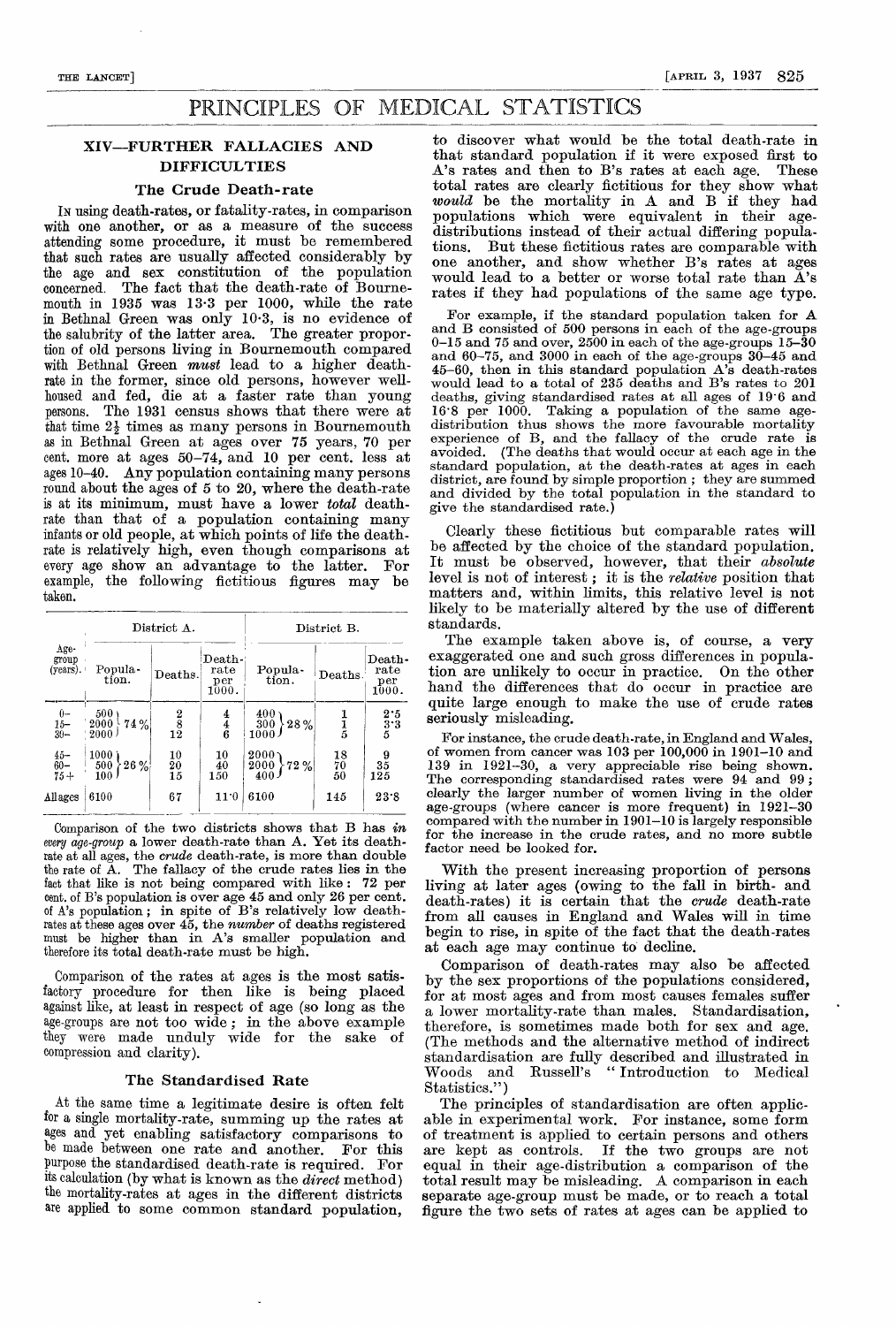some selected standard population. A useful method is to use the treated group as the standard and calculate how many deaths would have taken place<br>in it if it had suffered the same fatality-rates at ages as the controls. This expected figure can then be compared with the observed figure.

In considering published crude rates-death, fatality, incidence, &c.-one must always put the questions : do the populations on which these rates are based differ in their age- or sex-distribution, and would such differences materially influence the comparability of the crude rates? Crude rates themselves should never be accepted without careful consideration on those lines.

#### Statistics of Causes of Death

In making comparisons between death-rates from different causes of death at different times or between one country and another, it must be realised that one is dealing with material which is, in Raymond Pearl's words, " fundamentally of a dubious character." The recorded incidence of a particular cause is influenced by such factors as international differences in nomenclature, differences in tabulation, medical fashions in nomenclature, and the frequency with which the diagnosis of cause of death is made by medically qualified persons. One or two simple examples of the risks of comparison may be taken.

#### MORTALITY FROM CANCER

The crude death-rate from cancer in the Irish Free State is well below that registered in England and Wales. Part of this difference may be due to a more favourable age-distribution of the population in the Free State-i.e., standardised rates should be used in the comparison-but it is likely that it also arises from differences in the certification of death.

In the Irish Free State considerably more deaths are ascribed to senility than in England and Wales-15 per cent. in the former in 1932 against about 4 per cent. in the latter. Such a difference cannot inspire confidence in the death-rate from such a disease as cancer, in which the majority of deaths fall at advanced ages. In general, in comparing the cancer death-rates of different countries or of the different areas of the same country-e.g., rural and urban-it is not sufficient to pay attention to the cancer rubric; other headings such as " uncertified," " senility," and " ill-defined causes " must be taken into consideration, and an attempt made to determine whether transferences between these rubrics are likely to play a part.

The kind of indirect correlation that one may observe is this. It is stated that the cancer deathrate is associated with the consumption of sugar, and the level of the former is compared with some measure of the latter in different countries. It is found that the countries with a low consumption of sugar have relatively low cancer death-rates. But sugar have relatively low cancer death-rates. it is at least possible that those countries which have a high standard of living have a relatively higher sugar consumption, and also a higher standard of vital statistics, and therefore more accurate cancer death-rates, than countries with a low standard of living and less accurate vital statistics. Other " causes " of death-e.g., ill-defined and old agewould need study as well as those attributed directly to cancer.

#### MATERNAL MORTALITY

It is well recognised that the maternal death-rates of different countries are affected by the varying rules of tabulation in vogue. A sample of deaths associated with pregnancy and childbirth that took place in the U.S.A. was assigned by different

statistical offices of the world to puerperal and non. puerperal groups according to the rules of those<br>offices (Children's Bureau Publication No. 229). The offices (Children's Bureau Publication No. 229). variability was considerable. In the U.S.A. 93 per cent. were tabulated to puerperal causes, in England and Wales 79 per cent., in Denmark 99 per cent. Such differences make international comparisons precarious.

## MORTALITY FROM RESPIRATORY CAUSES

In England and Wales bronchitis and pneumonia show pronounced differences in their incidence in different parts of the country at certain ages. It appears that the " bronchitis" of one area may include deaths which would be attributed to pneu. monia in another. For instance, the Registrar-General concludes that " at both extremes of life London appears to call pneumonia many cases which are elsewhere regarded as bronchitis" (Registrar. General's Annual Report, Text, p. 85, 1932). Such " internal" differences are always closely considered by the Registrar-General and his reports are invaluable to all who are concerned with the changes in the causes of death.

### The Average Age at Death

The average age at death is not often a particularly useful measure. Between one occupational group and another it may be grossly misleading. For instance, as Farr pointed out three-quarters of a century ago, the average age at death of bishops is much higher than the corresponding average of curates. But making all the curates bishops will not necessarily save them from an early death. The average age at death in an occupation must, of course, depend in part upon the age of entry to that occupation and the age of exit from it-if exit takes place for other reasons than death. Bishops have a higher age at death than curates because few men become bishops before they have passed middle life, while curates may die at any age from their twenties upwards.

The following misuse of this average is taken from a report on hospital patients.

It is stated that in 31 cases of renal hypertension which<br>me to autopsy the average age of death was 45. "Thus came to autopsy the average age of death was 45. the common fate of the renal hypertensive is to die in the fifth decade of life." This may be a true statement of fact, but it clearly cannot be deduced from the average age ; the average might be 45 years without a single individual dying in the fifth decade. The report continues: In 86 cases of essential hypertension which came to autopsy the average age at death was found to be 60, while in 20 cases seen in private practice the average age while in 20 cases seen in private practice the average age at death was nearly 70.

"Thus, the fate of the non-renal hypertensive is very different from that of the renal. The subject of uncomplicated essential hypertension may reasonably expect to live into the seventh or even the eighth decade." live into the seventh or even the eighth decade."

The first deduction is probably valid, though obviously information regarding the *variability* round those averages is required. The frequency distributions of the age at death for the two groups should be given. The " reasonable expectation " has no real foundation in the figures able expectation " has no real foundation in the figures given. If the subjects of uncomplicated essential hypertension mainly live into the seventh or eighth decade one might reasonably adopt that as an expectation. But if the average age is derived from individual ages at death varying between say, 40 and 90, one has no justification for using that average as an expectation.

The author regards statistics as " dull things" and therefore refers to them as "briefly as possible"so briefly that in his hands they are of very little use.

A difference in the average ages at death from, say, silicosis in two occupations may imply that in one